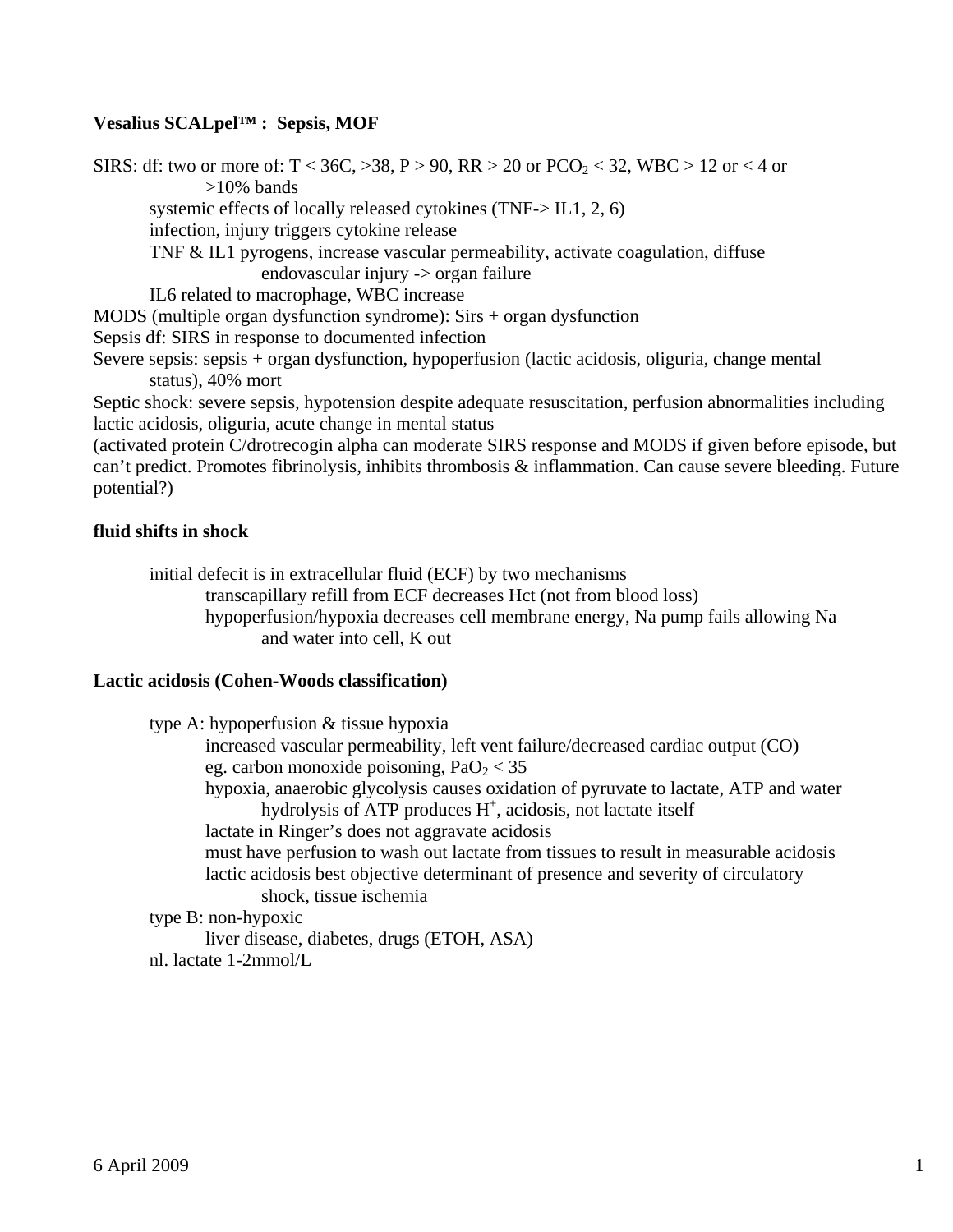## **MOF**

 leading cause of death in ICUs, sepsis not required, SIRS necessary precursor  $2$  or  $>$  organ systems remote from the injury site SIRS is adaptive, MOF is maladaptive risk factors: trauma/burns, overwhelming infection, ischemia, inflammation, transfusion, iatrogenic, DM, malignancy, hepatic, renal failure, AIDS, transplant, immunosuppression, radiation, age extremes, invasive devices, hyposplenism acute lung injury/ALI (formerly ARDS) etiology: Gm- sepsis, aspiration, pancreatitis, trauma,  $O_2$  toxicity mechanism: WBC & macrophages activated, injury to alveolar-capillary interface, endotoxemia, platelet agregation acute hypoxic respiratory failure, 40% mort bilat diffuse infiltrates,  $PCWP < 18$ , static compliance  $< 50$ cc/cm, aA gradient  $< 0.25$  increased cap perm earliest finding earliest clinical manifectation: decreased functional lung capacity interstitial infiltrates precede clinical abnormalities (interstitial edema, decreased compliance) further lung injury from repair process: fibrosis, hyaline deposits inhomogeneous, more dependent nitric oxide (NO) selective pulmonary vasodilatation, improved RV function, oxygenation no influence on ventilator duration or mortality short-term use for critical pts. intratracheal surfactant (pediatric, neonate, not effective for adult) Rx: mechanical ventilation, PEEP, albumin, lasix stents terminal bronchioles and alveoli, recruits additional alveolar units increases FRC, compliance, decreased pulmonary alveolar water artificially raises left atrial (wedge) PA cath. pressure limit PIP < 35 (barotrauma) improve  $PaO<sub>2</sub>/FIO<sub>2</sub>$  ratio pressure regulated volume control (PRVC) vent mainstay of resp. support adjusts pressure to maintain stable tidal volume allows variation in spontaneous tidal vol comfortable for awake pt airway pressure release ventilation intermittent release for lung emptying reverse I:E vent 2:1 or higher normal I:E 1:2 increase intrathoracic pressure, decreased venous return anxiety, discomfort, requires paralysis, sedation stacking breaths -> auto-PEEP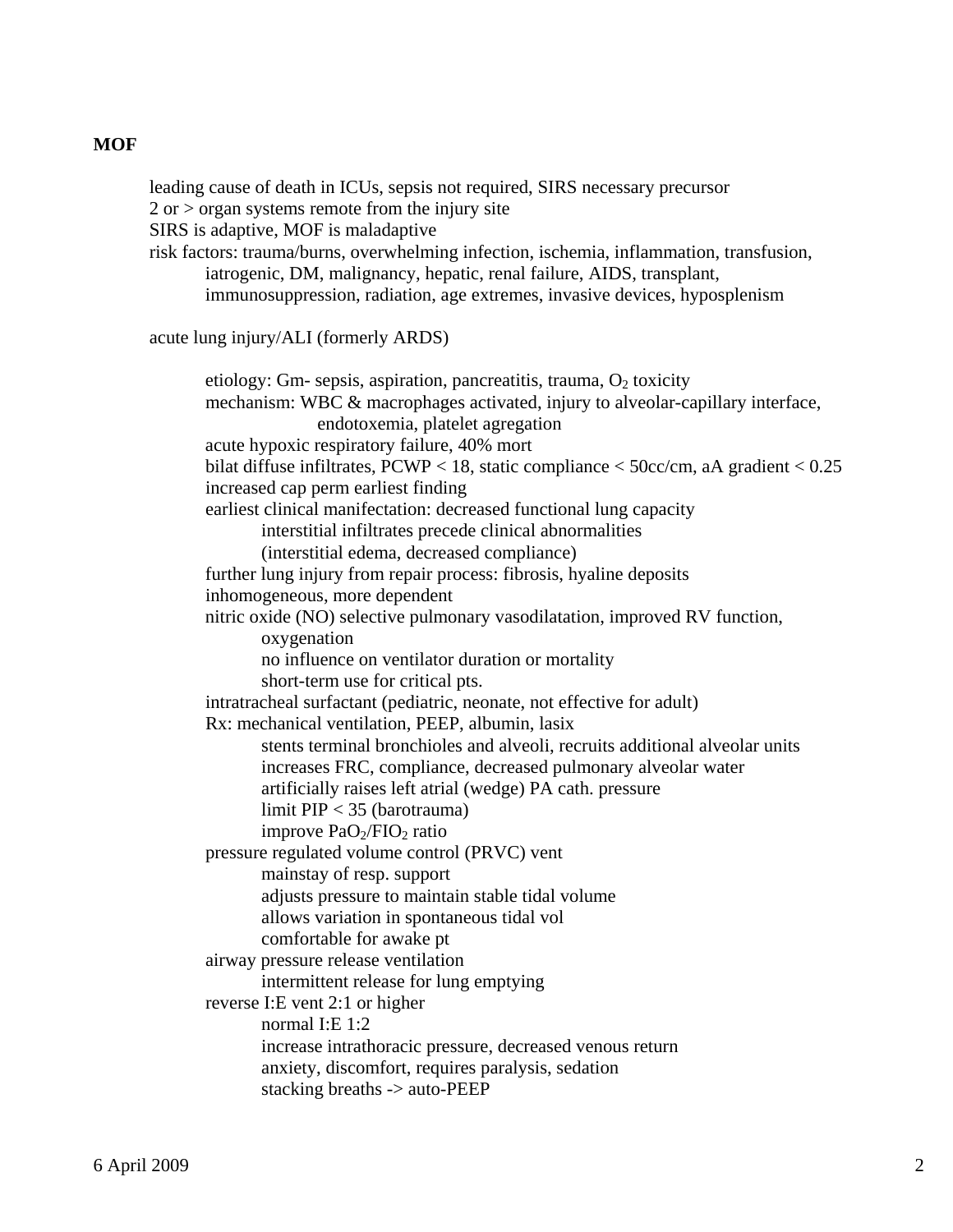|             | permissive hypercapnea (pH no lower than 7.2)                 |
|-------------|---------------------------------------------------------------|
|             | improves, but no change in mortality                          |
| <b>CPAP</b> |                                                               |
|             | fixed pressure throughout                                     |
|             | non-intubated pt                                              |
|             | NIV, non-invasive ventilation                                 |
|             | PE: early findings elevated diaphragm, at electasis, effusion |
|             | helical CT excellent specificity                              |

## renal dysfunction

 kidney extracts only 10% of arterial O2 can tolerate 1/3 normal flow for up to 1h early dysfunction due to decreased BP, hypoperfusion late multifactorial prerenal: decreased cardiac output, hypovolemia nephrotoxic: radiology contrast, immune meds renal support: dopamine (1-3mcg/Kg/m) increases renal blood flow, cardiac output multiple causes of BUN elevation: hi protein diet, tissue breakdown, catabolism, steroids less reliable than Cr as measure of renal function Creatinine production constant, better reflection of GFR nl. GFR 180L/d, nl. creatinine clearance > 125 ml/m lasix, loop diuretics contribute to hypovolemia, ultimate renal injury contrast nephropathy: saline pre-expansion only effective preventive measure

## hepatic dysfunction

| early, ischemic/shock liver                    |                                                                             |
|------------------------------------------------|-----------------------------------------------------------------------------|
|                                                | hypotension, increased transaminases, increased pro time, decreased glucose |
| resolves after resuscitation                   |                                                                             |
| late, ICU jaundice, multifactorial             |                                                                             |
| hypotension, drugs, TPN, transfusion           |                                                                             |
| very high Bilirubin                            |                                                                             |
|                                                | increased or normal transaminases and protime                               |
| cholestasis, steatosis, Kupfer cell hypoplasia |                                                                             |
| acalculus cholecystitis                        |                                                                             |
| cystic duct edema                              |                                                                             |
| may perforate within 48h                       |                                                                             |

#### cardiovascular

 4 factors determine cardiac output (CO) preload (proportional to RV end diastolic volume) pulmonary capillary wedge pressure (PCWP) index of L atrial pressure, pre-load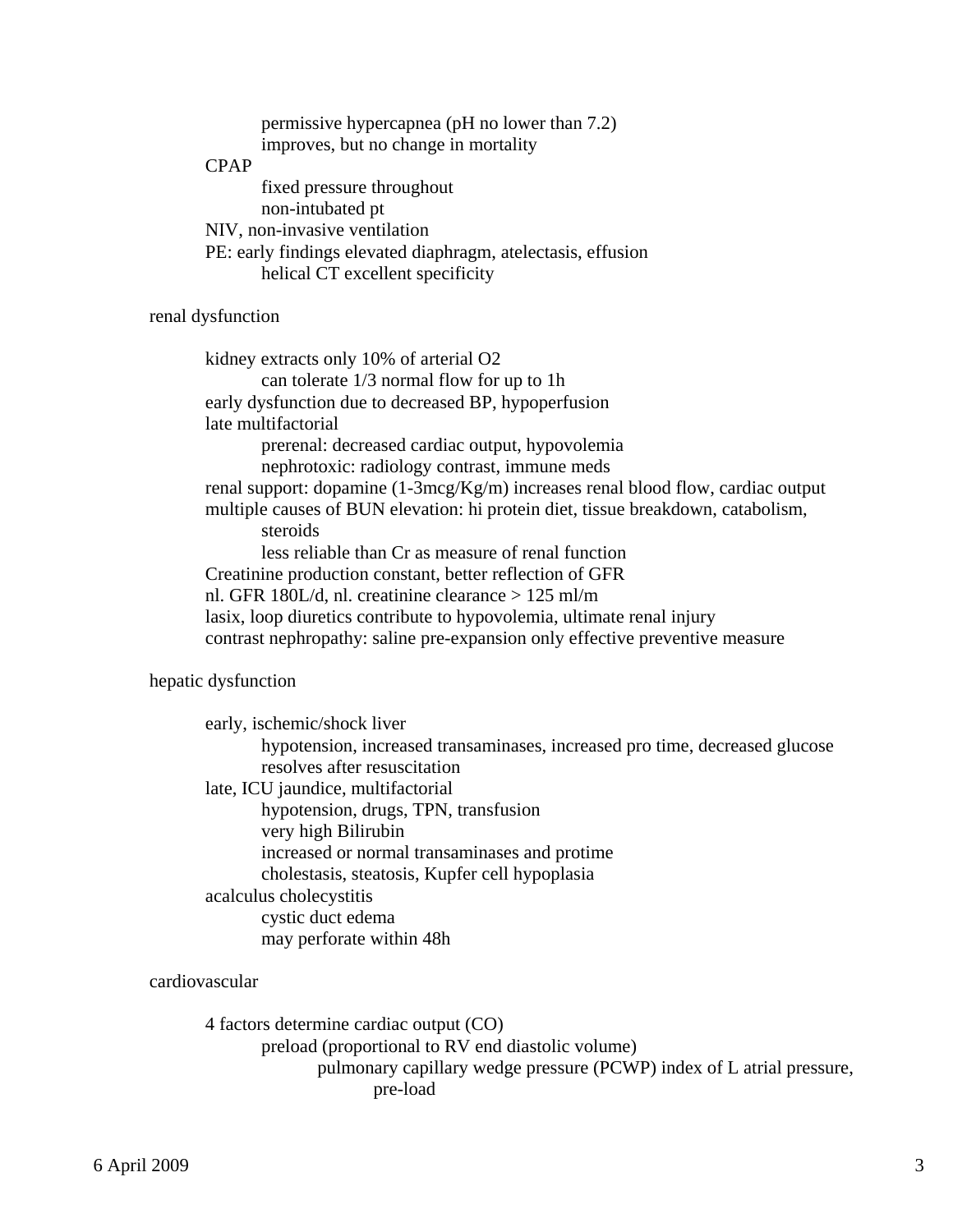PA catherter with LBBB have pacemaker standby for arrhythmia/arrest arrhythmia during RA pressure recording = catheter knot hemoptysis sign of PA rupture: deflate balloon, pull catheter back, double lumen ET tube to prevent blood from entering uninjured **lung**  contractility heart rate afterload heart extracts 70% of O2 from blood during hypoxia blood is shunted to heart and brain EKG abnormalities  $1<sup>st</sup>$  step in interpreting = atrial activity (P waves) inferior leads 3R arrhythmias: rate, rhythm, QRS duration multifocal atrial tach. associated with lung disease atrial flutter initiated by local reentry outside A-V node AF & A flutter eliminate atrial contribution to CO AF digitalis to slow vent. rate, quinidine or pronestyl to convert V tach & flutter: three or more consecutive vent beats > 100 BPM hallmark A-V dissociation may be initiated by PVCs no narrowing QRS as in supraventricular tachycardia (SVT) SVT rapid, regular, narrow QRS: adenosine adenosine, amiodarone antiarrhythmic drugs amiodarone: prolongs repolarization, increases Q-T interval SVT and ventricular arrhythmias digitalis: prolongs A-V conduction, peripheral vasoconstriction maintenance for A-fib and flutter excreted by kidneys, toxicity in renal failure contraindicated in A-V block, hypertrophic cardiomyopathy, severe hypokalemia, hypomagnesemia esmolol: cardioselective beta blocker, prolongs A-V, peripheral vasodilation control ventriclar rate in PAT, A-fib, A-flutter bronchospasm in asthmatic same contraindications as  $dig + hypotens$  verapamil: Ca channel blocker, prolongs A-V negative inotropic effect, vasodilatation PAT, AF, AFL, multifocal atrial tachycardia (with nl. BP) inotropic agents: increase contractility by increasing the concentration and availability of intracellular calcium milrinone: phosphodiesterase inhibitor blocks conversion of cAMP to 5-AMP, increasing conc. of cAMP increases  $Ca^{++}$  flux & uptake by endoplasmic reticulum (ER), improves contractility and relaxation vasodilatation limits use in shock catechols: epi., norepi., dopamine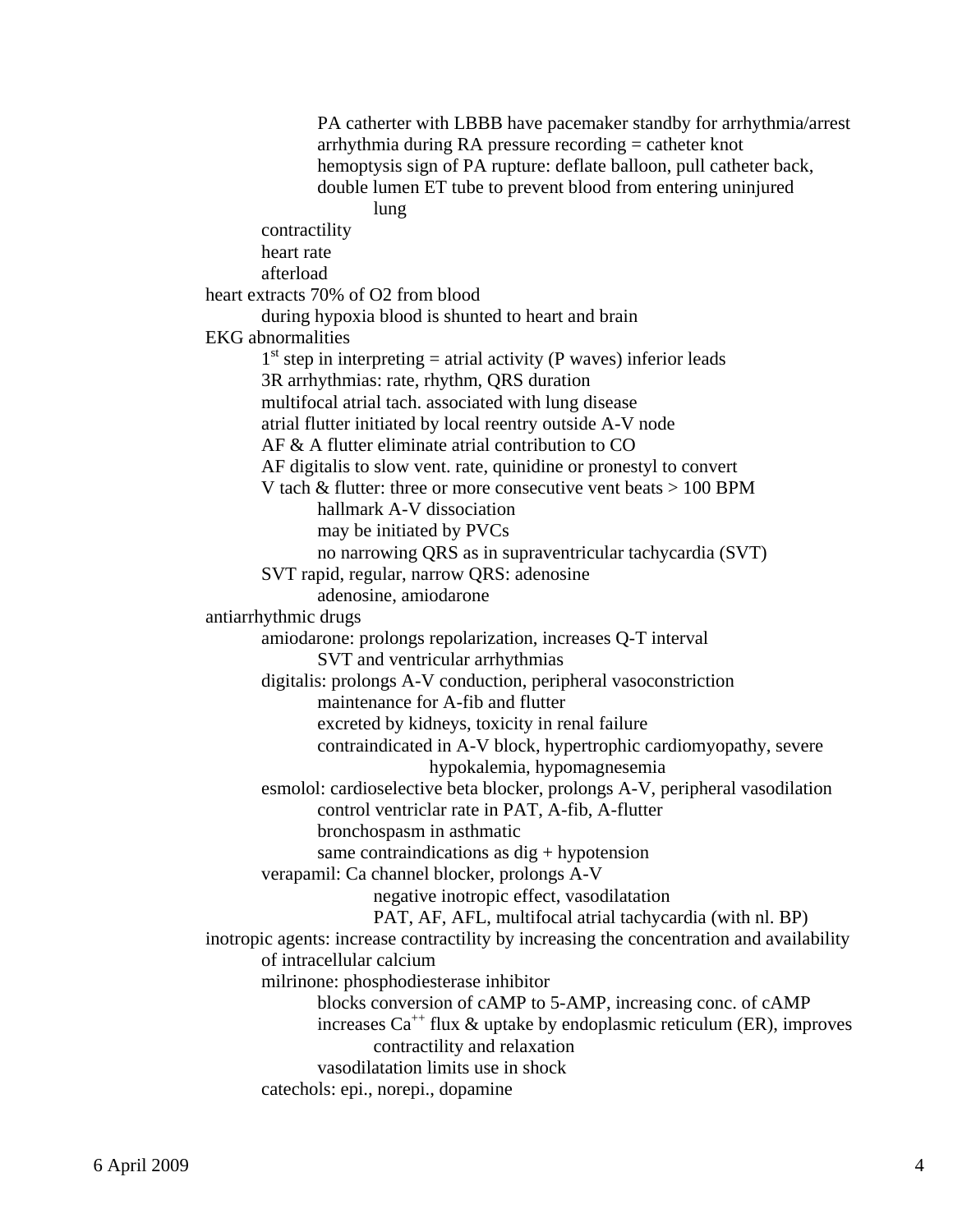alpha-1 arterial vasoconstriction, alpha-2 venous capacitance constr. beta-1 myocardial contractility, beta-2 relaxation bronchial SM and

 relaxation vascular smooth muscle in skeletal muscle dopamine receptors relax vascular smooth muscle

D-1 renal and splanchinc

 D-2 inhibit uptake of norepi., prolongs action catechol receptors upregulated and downregulated in critical illness lo dose dopamine: 2-5 mic/kg/m stimulates dopamine and alpha-2

5-10mic selective beta stimulation

> 10 progressive alpha stimulation

dobutamine: synthetic catechol

5-15mic. beta-1 stimulation

> 15 beta-2 tachycardia and skeletal muscle vasodilation

increases cardiac output and  $O_2$  delivery in septic shock

epi: lo dose < 0.02mic alpha and beta-2

 $> 0.02$  alpha-1 and 2

 increases cardiac ectopic pacemaker activity, dysrhythmia, increases cardiac  $O<sub>2</sub>$  demand

increases renin, glucose, free fatty acid production

norepi: lo dose beta-1 and 2 chronotropic effect

hi dose alpha-1 and 2 predominate, decreased chronotropic

 peripheral hypotension (decreased peripheral vascular resistance), edema increased microvascular permeability tachyarrhythmias, biventricular dilatation, decreased ejection fraction (R>L)

mechanical factors, cytokines?

## CNS

 up to 70% of ICU pts, non-localized altered level of consciousness brain death eliminate reversible causes of brain dysfunction: uremia, T < 32C, hepatic encephalopathy, severe electrolyte disorders, hyperglycemia, hypotension  $(MAP < 60)$  critical illness polyneuropathy: sepsis with encephalopathy can result in failure to wean symmetrical quadriplegia, decreased DTR's, facial sparing (v myasthenia) trial off vent:  $100\%$  O<sub>2</sub>, no respiratory movement,  $PCO<sub>2</sub>$  elevation to 60, MAP drop to  $< 60$ , desaturation = positive test 30% of brain dead have normal plantar pain response

peripheral NS (old term: ICU polyneuropathy)

 up to 70% of ICU pts, generalized (esp limb) weakness, absent DTRs, failure to wean